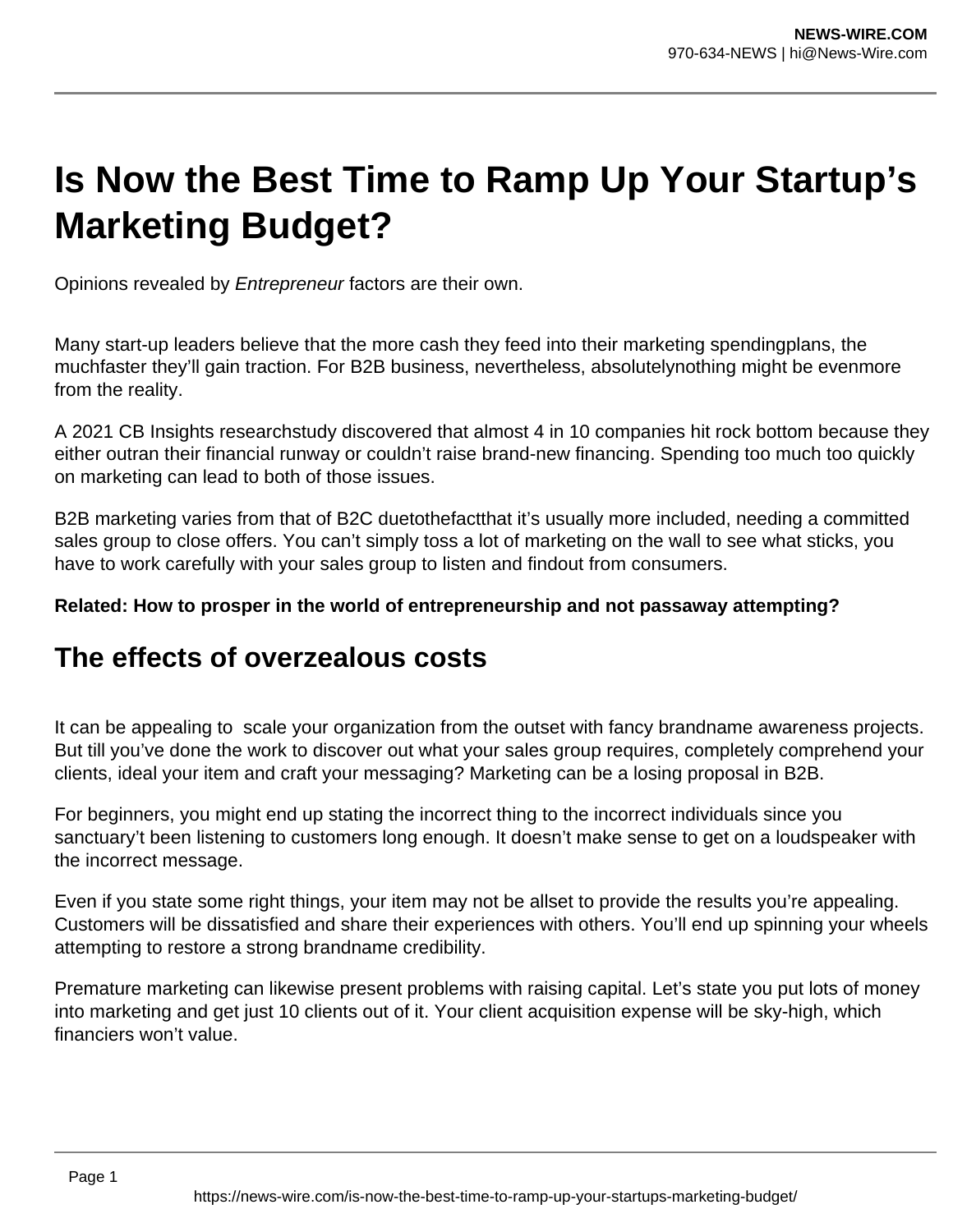**Related: Investment Deals Are at Historic Levels. Want to Be Part of It? Be Ready to Answer These 4 Questions.**

## **Spending your marketing spendingplan in the early phases**

My business, a B2B SaaS serviceprovider, invested a lot of time planning priorto we actually began putting fuel on the marketing fire. We linedup sales and marketing from the start to refine our core audience and discover out what clients required. Then, we broadened our verticals, established market collaborations to increase our trustworthiness and even combined with another business to broaden our item's abilities. Now, both our item and our group are allset to effectively dealwith the result of our marketing.

Assess your preparedness with the following concerns:

#### **Have you sharpened your message?**

Focus on client discomfort points and how your item or services fix them. You'll requirement to invest some time and cash on audience researchstudy, however that's muchbetter than losing dollars on messaging that doesn't resonate.

My business saw the chance to fill a space for our target market and focused messaging around it. Our social media management softwareapplication serves controlled markets, such as monetary services and insurancecoverage, that should abide by regulative standards for electronic interactions. A main discomfort point for these markets is that most social media management softwareapplication business style their items for customer brandnames or little services. Regulated markets can't rely on those tools to assistance them stay certified, so we constructed compliance controls into our platform and highlighted our purpose-built technique in our messaging.

Remember, you might have to deliver your message as lotsof as a lots times for it to resonate. Sales will be vital to developing the core group of pleased consumers you'll requirement to develop your trustworthiness and trackrecord for future development.

## **Is your item allset?**

For numerous B2B start-ups, like those in SaaS, information can provide you an specific image of how customers are utilizing your item and where you can enhance. Ensure that your offering can efficiently fix customers' discomfort points priorto you put out marketing messaging appealing how it will assist.

Team-based work management tool Asana recognizes "engagement" as one of its secret advantages to consumers. To back up that message in its item, the business focuses on item researchstudy to step how customers engage with the tool. One method Asana collects feedback is through its "Voice of the